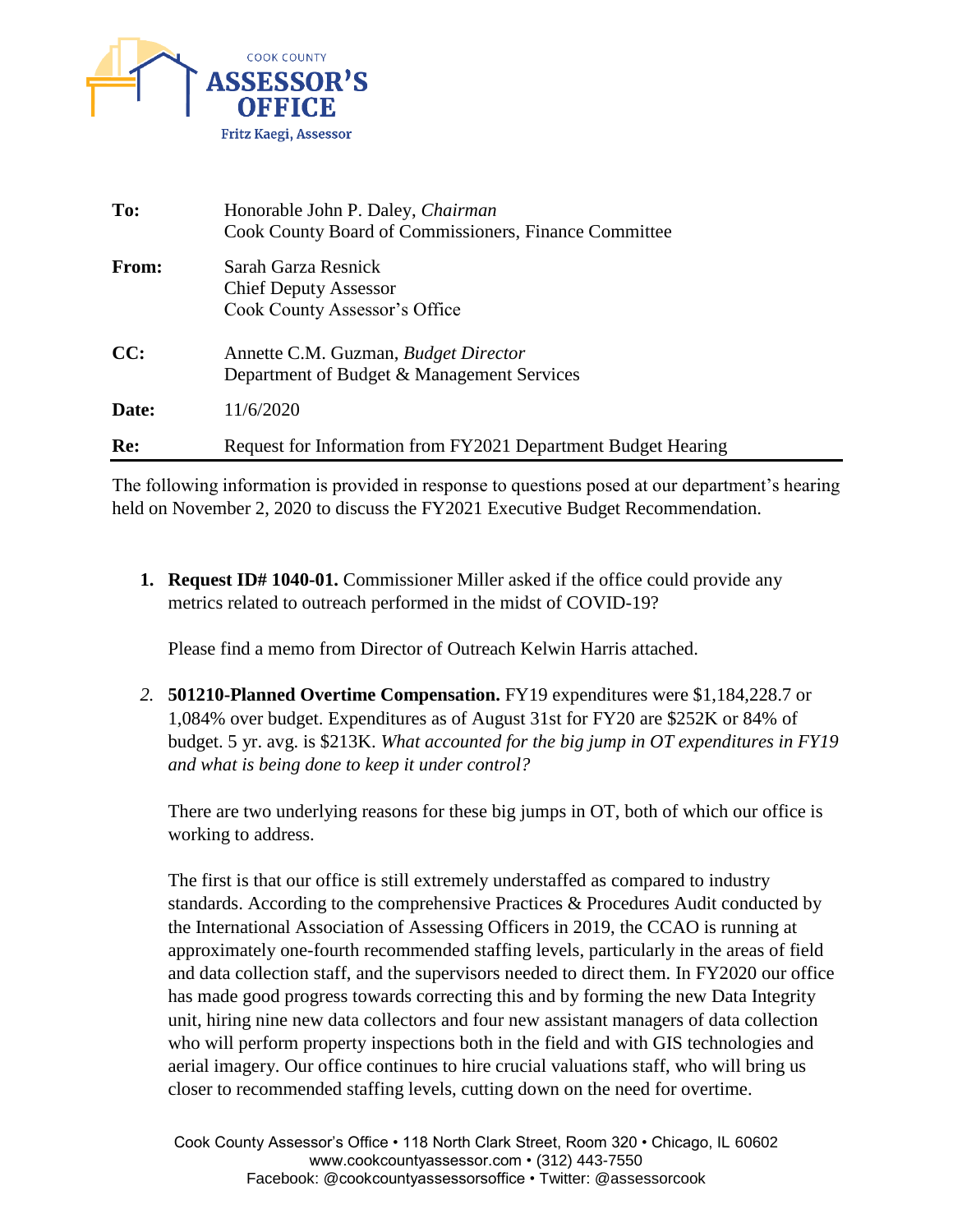

The second underlying cause of these large swings in our office's use of overtime is that in recent years, the assessment calendar has tended to "backload" the largest townships, meaning that the volume of appeals coming into our office is not spread evenly throughout the year, but is instead concentrated in the late summer and fall. To meet our deadlines and close the assessment cycle in a timely manner, our office has had to grant overtime in order to get through the backlog. Working with our partners in the President's Office, the Clerk's Office, and the Board of Review, we have proposed an assessment calendar for 2021 that addresses this problem and spreads the largest townships more evenly throughout the year. Because of all the outside contingencies that the assessment cycle relies on (when BOR closes and the receiving of permits) this type of change to the calendar must be done iteratively and will take a couple of years to change fully.

**3. 501765-Professional Develop/Fees.** FY21 appropriation is \$200,835, a \$14K or 8% increase. *What training programs will be utilized since this is a large appropriation compared to historical trend in expenditures?* 

Another area of focus in the IAAO's Practices & Procedures Audit is the training and professional development of staff. Under the previous administration, training was not a top priority, many members of the staff saw their professional designations lapse, and many more members of the staff still have not received the beginning levels of instruction in assessment methodology. Our office has been working to address this legacy of disinvestment in training and professional development by working closely with the IAAO to develop a virtual training program for 2021. Nearly our entire valuations department (both new hires and tenured staff) will go through the beginning and intermediate courses offered by the IAAO, while staff members who are on the path to receiving their professional designations (in many cases, a job requirement for managers and directors), will have the opportunity to continue this work with the support of our office. Better trained staff will lead to higher quality assessments.

**4. 520259-Postage.** FY21 appropriation is \$1 mil., a \$900K increase. *What is driving this large increase?* 

Our office is mandated by state statute to notify property owners of any change to their assessment, which we do through the mailing of notices. In 2021 we reassess the City of Chicago, which contains over 52% of Cook County's 1.8 Million parcels. The increase in FY21 appropriation for postage is due to the large size of the City of Chicago.

**5. 520629-Advertising & Promotions.** FY21 appropriation is about \$1.2 million, a \$371K or 47% increase. *What is the increase for?*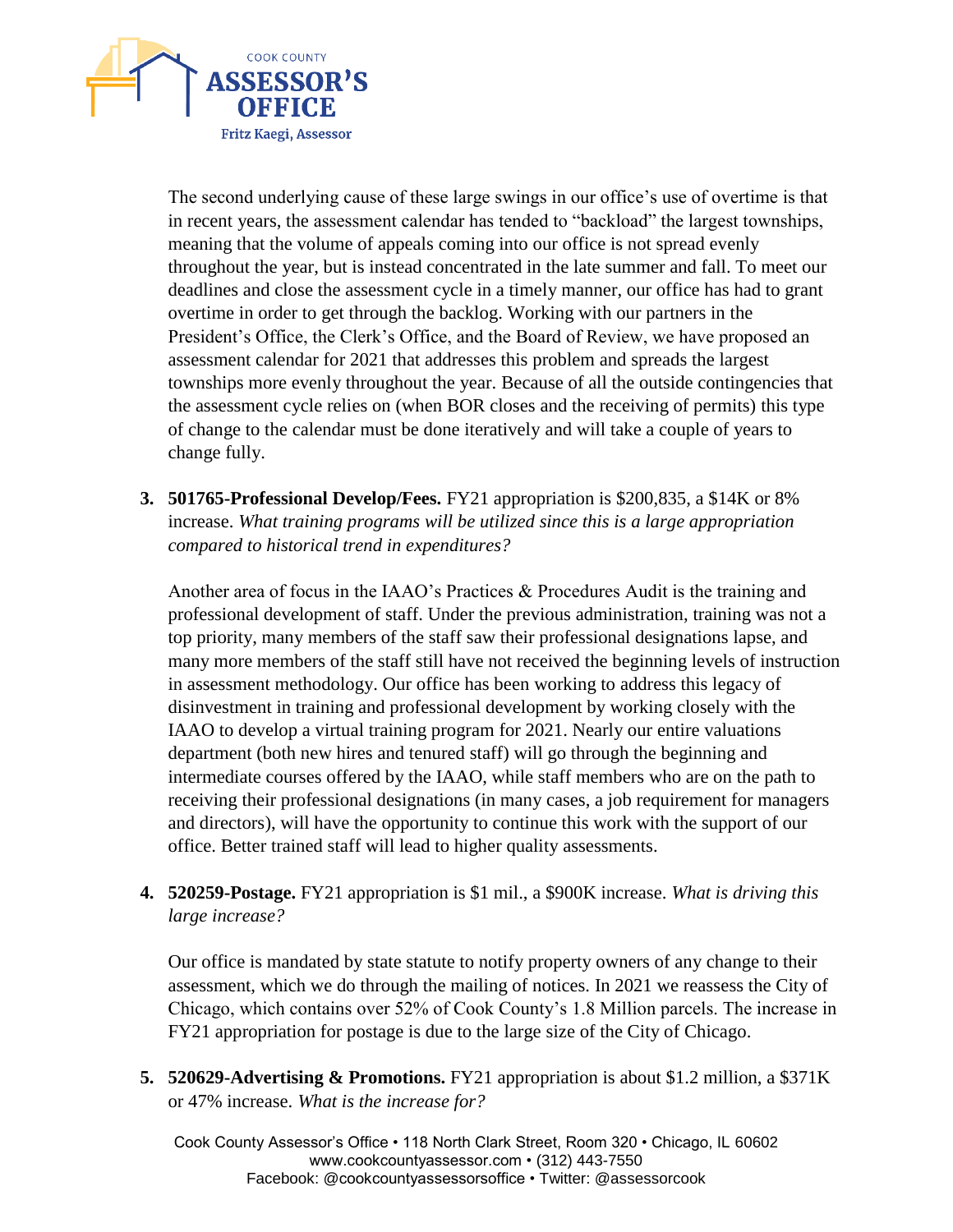

Also mandated by the Illinois Property Tax Code is the publishing of all changes to assessments in local newspapers. The increase in FY21 appropriation is also due to the reassessment of the City of Chicago, and the number of parcels in the City.

**6. 520825-Professional Services.** FY21 appropriation is \$1.2 mil., a \$375K or 45% increase. *What contracts/programs will this increase fund?* 

In FY20 our office made it a top priority to research and procure the best third-party data sources available. Fair and accurate assessments rely on high quality data. In 2019 and 2020 our office acquired a number of new data sources that fall under the umbrella of professional services: REIS/Moody's, Pushpin, The Exemption Project, and Trepp. In FY20 we were able to secure CARES funding to pay for some of these services, where they were eligible under the federal guidelines. In FY21, the increase in professional services will allow us to continue utilizing these crucial data sources to produce high quality assessments.

**7. 5179 & 7720 FTE.** *What's the difference between these positions under Administration both say Chief Deputy Assessor and the 5179-line item is being removed?* 

The position identified as "5179-Chief Deputy Assessor-Assessor" was a non-budgeted position left over from a prior year. It was removed in the FY21 budget to correct this error.

**8. Erroneous Investigations Unit.** *It appears that 3 FTE's are being moved from the Homestead Exemption fund to the GIS fund. Is this the case and why are they being moved?* 

These positions have been moved as we continue to make changes to how our office identifies erroneous homestead exemptions. Where previously this has been a very manual process of research (as well as following up on tips submitted to our whistleblower site), we are working with a new vendor (The Exemption Project) to develop a data-informed process that will identify and prioritize possible erroneous exemptions from a wide variety of data sources.